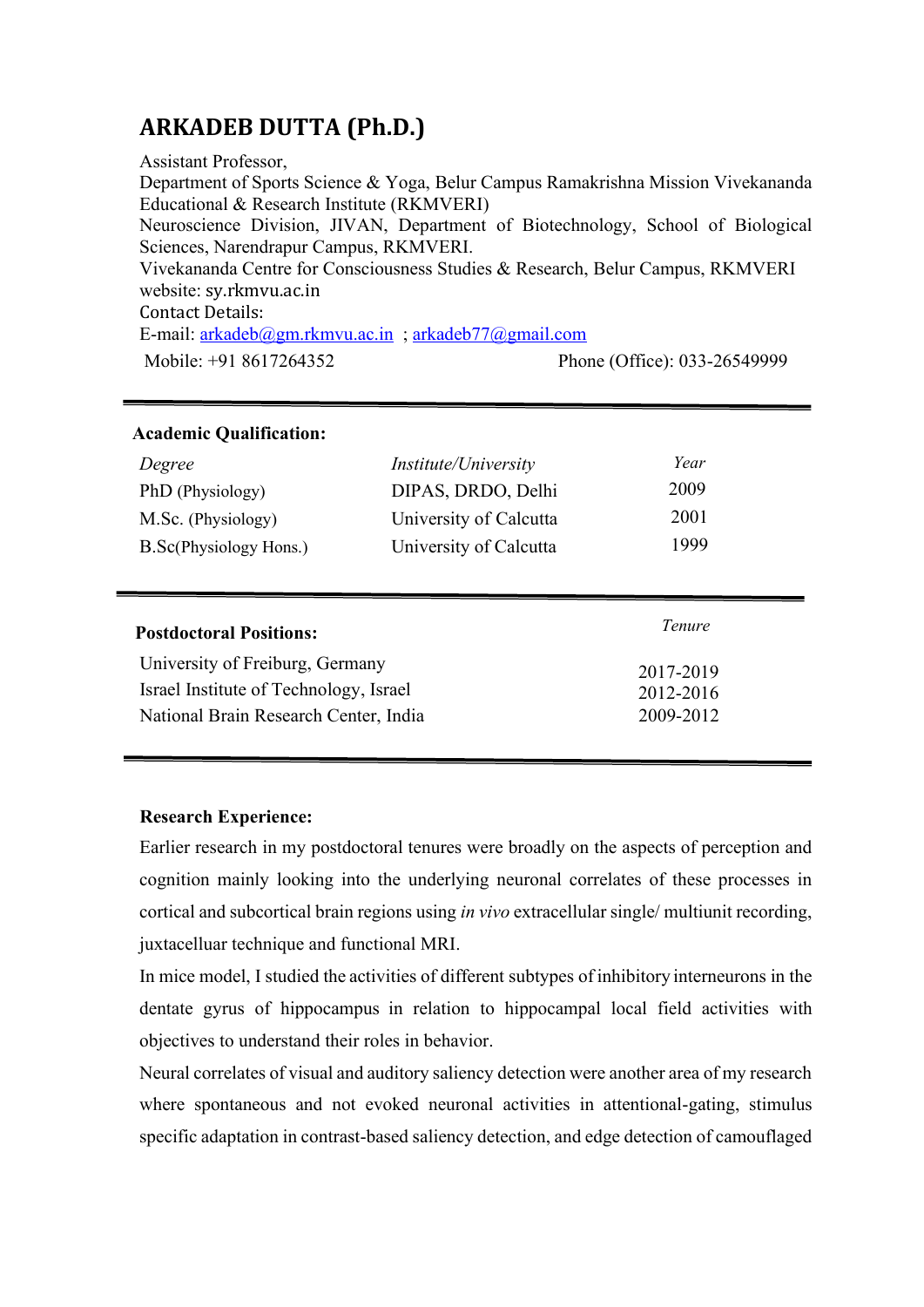objects by the neurons of optic tectum (mammalian homologue of superior colliculus) of barn owls were underscored.

I also studied the course of maladaptive neuroplastic changes in the brain of spinal cord injured macaque monkeys using non-invasive functional MRI. The significance of this research has an aim for far-reaching goal in future to find out the exact time window for therapeutic intervention in spinal cord injured patients.

### **Field-Research Activities in Public-Health under DRDO, India:**

Assessment of nutritional requirements of armed force personnel based on energy expenditure and physiological status in adverse climatic conditions (extreme hot and cold deserts), across harsh geographical terrain (high altitude Himalayan terrain) and confined underwater environment (submarine).

**Title of PhD Thesis:** Fatty Acid Oxidation in Cold-Hypoxic Environment in Relation to Leptin and Role of L-Carnitine as Performance Enhancer

#### **Publications:**

- 1. **Dutta A**, Lev-Ari Tidhar, Barzilay O, Mairon R, Wolf A, Ban-Shahar O, Gutfreund Y Self-motion trajectories can facilitate orientation-based figure-ground segregation. **J Neurophysiol** 123(3):912-926, 2020.
- 2. **Dutta A**, Herman Wagner, Yoram Gutfreund. Responses to Pop-Out Stimuli in the Barn Owl's Optic Tectum Can Emerge through Stimulus-Specific Adaptation. **J Neurosci.** 36(17):4876-87, 2016.
- 3. Shai Netser**, Dutta A**, Yoram Gutfreund. Ongoing activity in the optic tectum is correlated on a trial-by-trial basis with the pupil dilation response. **[J](http://www.ncbi.nlm.nih.gov/pubmed/24304859) [Neurophysiol.](http://www.ncbi.nlm.nih.gov/pubmed/24304859)** 111(5):918-29.2014.
- 4. **Dutta A**, Yoram Gutfreund. Saliency mapping in the optic tectum and its relationship to habituation. **[Front Integr Neurosci](http://www.ncbi.nlm.nih.gov/pubmed/24474908)**. 8(1)-1-13, 2014.
- 5. **[Dutta](http://www.ncbi.nlm.nih.gov/pubmed?term=Dutta%20A%5BAuthor%5D&cauthor=true&cauthor_uid=23652854) A**, Niranjan [Kambi,](http://www.ncbi.nlm.nih.gov/pubmed?term=Kambi%20N%5BAuthor%5D&cauthor=true&cauthor_uid=23652854) Partha [Raghunathan,](http://www.ncbi.nlm.nih.gov/pubmed?term=Raghunathan%20P%5BAuthor%5D&cauthor=true&cauthor_uid=23652854) Subash [Khushu,](http://www.ncbi.nlm.nih.gov/pubmed?term=Khushu%20S%5BAuthor%5D&cauthor=true&cauthor_uid=23652854) Neeraj [Jain.](http://www.ncbi.nlm.nih.gov/pubmed?term=Jain%20N%5BAuthor%5D&cauthor=true&cauthor_uid=23652854) Largescale reorganization of the somatosensory cortex of adult macaque monkeys revealed by fMRI. **Brain Struct Funct**. 219(4):1305-20, 2014.
- 6. Singh VK, Amitabh**, Dutta A**, Shukla V, Vats P, Singh SN (2001). Energy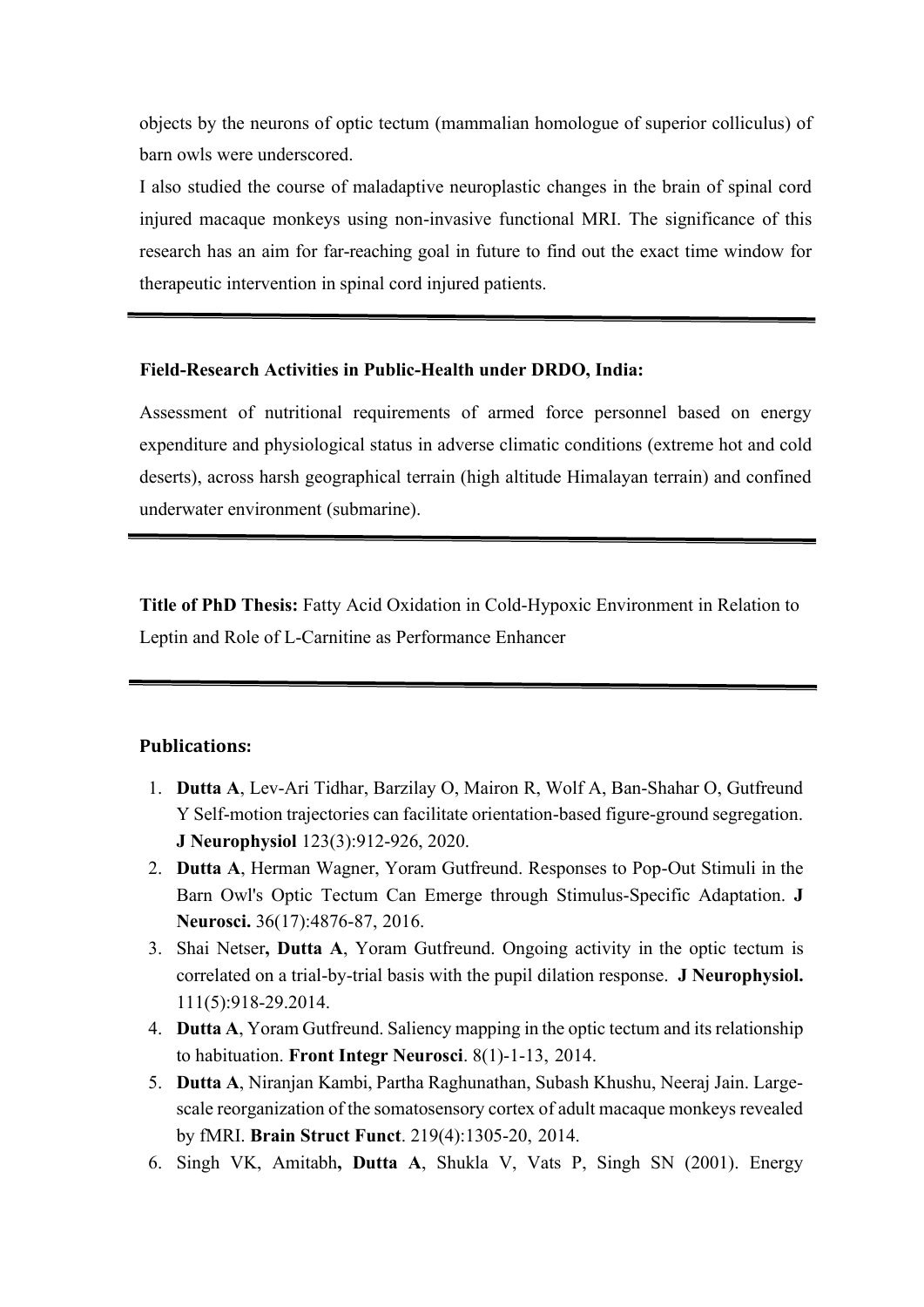expenditure and nutritional status of sailors and submarine crew of the Indian Navy. Defence Journal 61(6):540-544.

- 7. Sinha S, **Dutta A**, Som N Singh SN, Uday S Ray US (2010). Protein nitration, lipid peroxidation and DNA damage at high altitude in acclimatized lowlanders and native highlanders: Relation with oxygen consumption. Resp Physiol & Neurobiol 171: 115- 121.
- 8. Koushik Ray K, **Dutta A**, Panjwani U, Thakur L, Anand JP, Kumar S (2011). Hypobaric Hypoxia Modulates Brain Biogenic Amines and Disturbs Sleep Architecture*.* Neurochem Int 58:112-118, 2011.
- 9. **Dutta A**, Vats P, Singh VK, Sharma YK, Singh SN, Singh SB. Impairment of Mitochondrial β-Oxidation in Rats under Cold-Hypoxic Environment. **Int J**  Biometeorol 53: 397-407, 2009.
- 10. **Dutta A**, Ray K, Singh VK, Vats P, Sharma YK, Singh SN, Singh SB. L-Carnitine Supplementation Attenuates Intermittent Hypoxia- Induced Oxidative Stress and Delays Muscle Fatigue in Rats. Exp Physiol 93: 1139- 1146, 2008.

# **Abstracts in Conferences (International/National):**

- 1. **Arkadeb Dutta**, Yoram Gutfreund. Active vision may enhance orientation-contrast based saliency through mechanisms of neural adaptation. Program No. 414.19. 2015 Neuroscience Meeting Planner. Washington, DC: **Society for Neuroscience, 2015**. Online.
- 2. **Arkadeb Dutta**, Yoram Gutfreund. Neural Responses to Differently Oriented "Pop-Out" Visual Targets in the Optic Tectum of the barn Owl. **9 th FENS Forum of Neuroscience.** FENS-2677. July 5-9, Milan, Italy, 2014.
- 3. **Arkadeb Dutta**, Niranjan Kambi, Partha Ragunathan, Subash Khushu, Neeraj Jain. Functional Magnetic Resonance Imaging (fMRI) of the Normal Somatosensory Cortex in Adult Macaque Monkeys and its Reorganization following Spinal Cord Injuries.74.01.2011. Neuroscience Meeting Planner. Washington, DC: **Society for Neuroscience, 2011.** Online.
- 4. **Arkadeb Dutta**, Koushik Ray, Vijay K Singh, Praveen Vats, Som N Singh, Shashi B Singh. L-Carnitine Supplementation Attenuates Intermittent Hypoxia Induced Oxidative Stress and Delays Muscle Fatigue in Rats. (Abstract No. PC94). Physiology 2008 (July 14-16, 2008, University of Cambridge, UK).
- 5. **Arkadeb Dutta**, VK Singh, P Vats, SN Singh, S Singh, PK Banerjee. Mitochondrial Long, Medium and Short Chain Carnitine Acyl Transferases Profiles in Rats Exposed

to Hypobaric Hypoxia. (Abstract No. PP25). 4<sup>th</sup> Congress of Federation of Physiological Societies (January 11-13, 2007, Delhi).

**6. Arkadeb Dutta**, VK Singh, P Vats, SN Singh, SB Singh. Reduced Plasma Leptin may